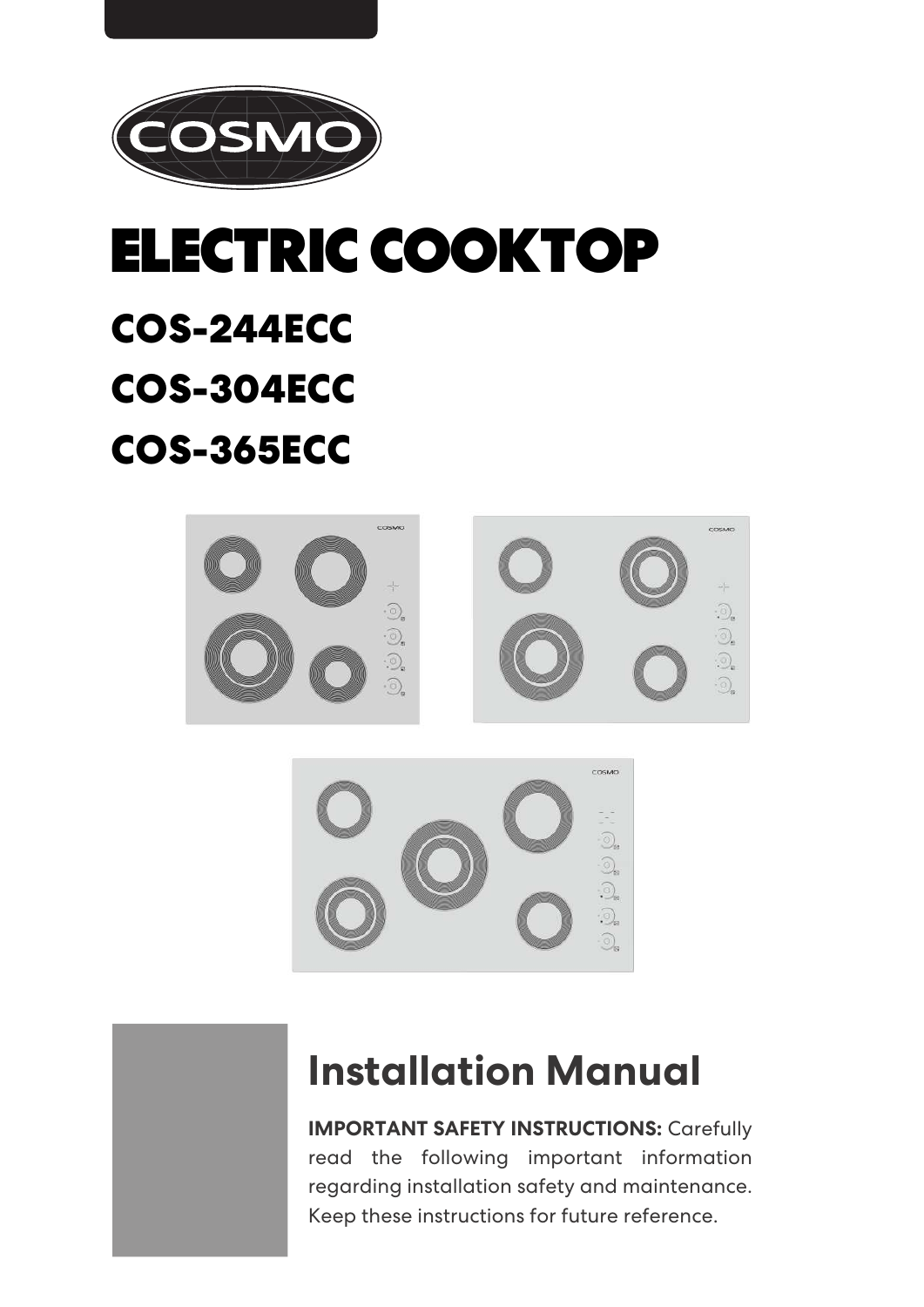### **THANK YOU FOR YOUR PURCHASE**

Thank you for your purchase! We know that you have many brands and products to choose from and we are honored to know that you have decided to take one of our products into your home and hope that you enjoy it.

COSMO appliances are designed according to the strictest safety and performance standards for the North American market. We follow the most advanced manufacturing philosophy. Each appliance leaves the factory after thorough quality inspection and testing. Our distributors and our service partners are ready to answer any questions you may have regarding how to install, use and care for your products. We hope that this manual will help you learn to use the product in the safest and most effective manner.

If you have any questions or concerns, please contact the dealer from whom you purchased it, or contact our Customer Support Team at 1-888-784-3108, or visit cosmoappliances.com.

Please read the important safety instructions before using the appliance for your own safety, and to reduce the risk of hazards such as injury, fire and electrical shock.

Please keep this manual for future use.

Once again, thank you!



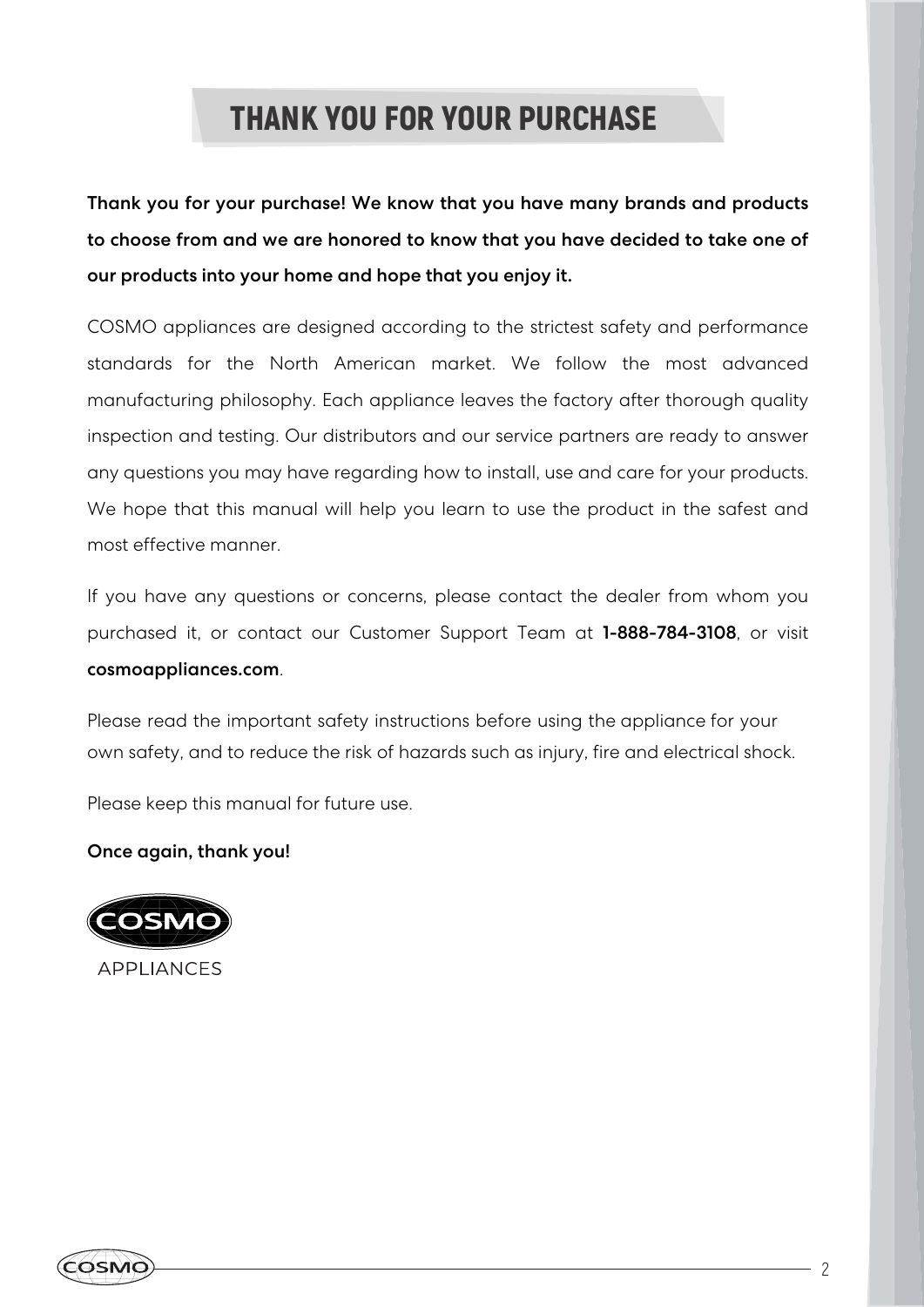### **TABLE OF CONTENTS**

<u> 1980 - Johann Barn, fransk politik (d. 1980)</u>

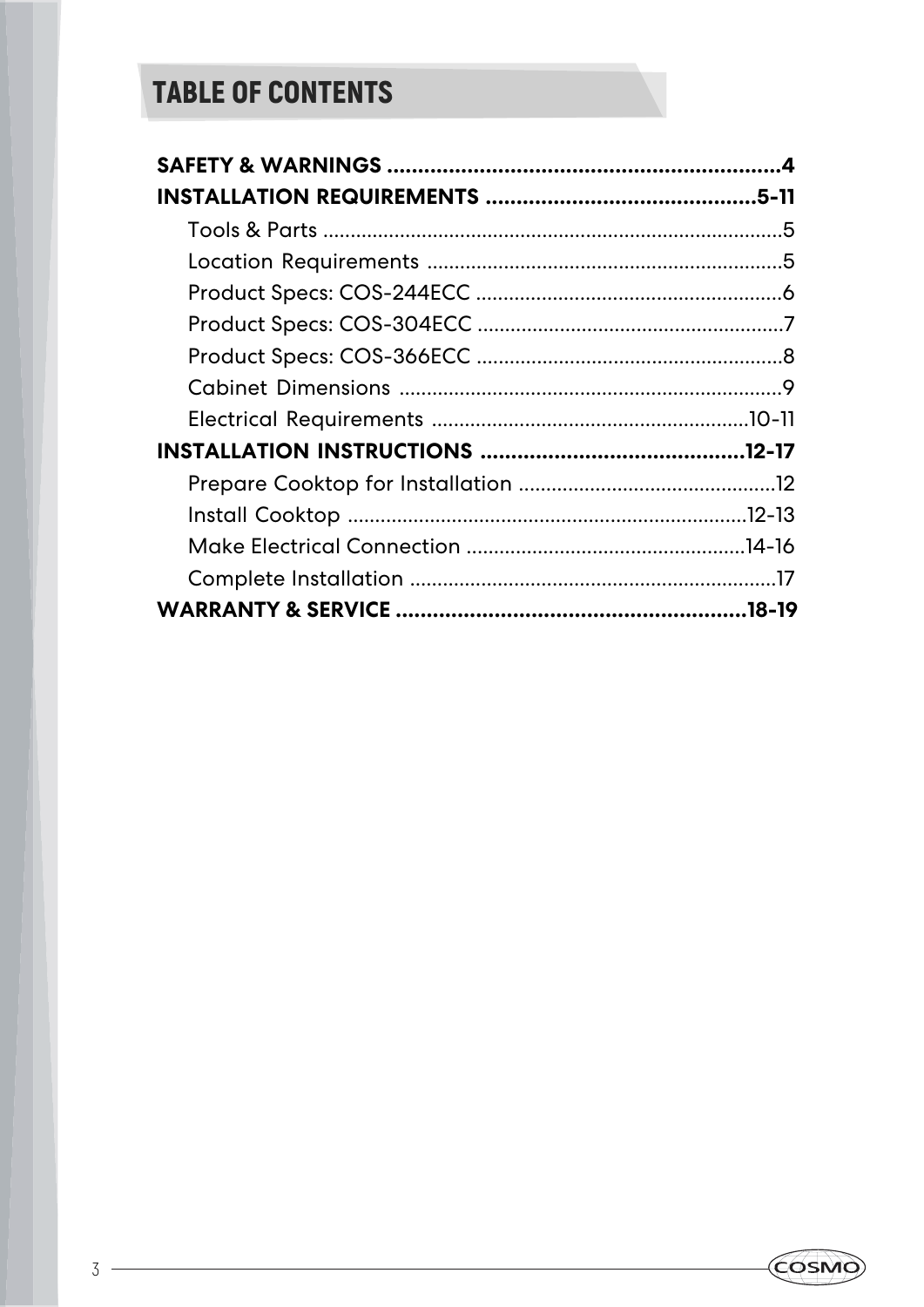### **SAVE THESE INSTRUCTIONS FOR FUTURE REFERENCE AND FOR LOCAL ELECTRICAL INSPECTOR'S USE.**



**This is the safety alert symbol. This symbol alerts you to potential hazards that can kill or hurt you and others.**

All safety messages follow the safety alert symbol and one of the following words:

 **DANGER!: You can be killed or seriously injured if you do not immediately follow instructions.**

 **WARNING!: You can be killed or seriously injured if you don't follow instructions.**

 **CAUTION!: Hazards or unsafe practices COULD result in minor personal injury if you don't follow instructions.**

All safety messages will tell you what the potential hazard is, tell you how to reduce the chance of injury, and tell you what can happen if the instructions are not followed.

**Always read and obey all safety messages.**

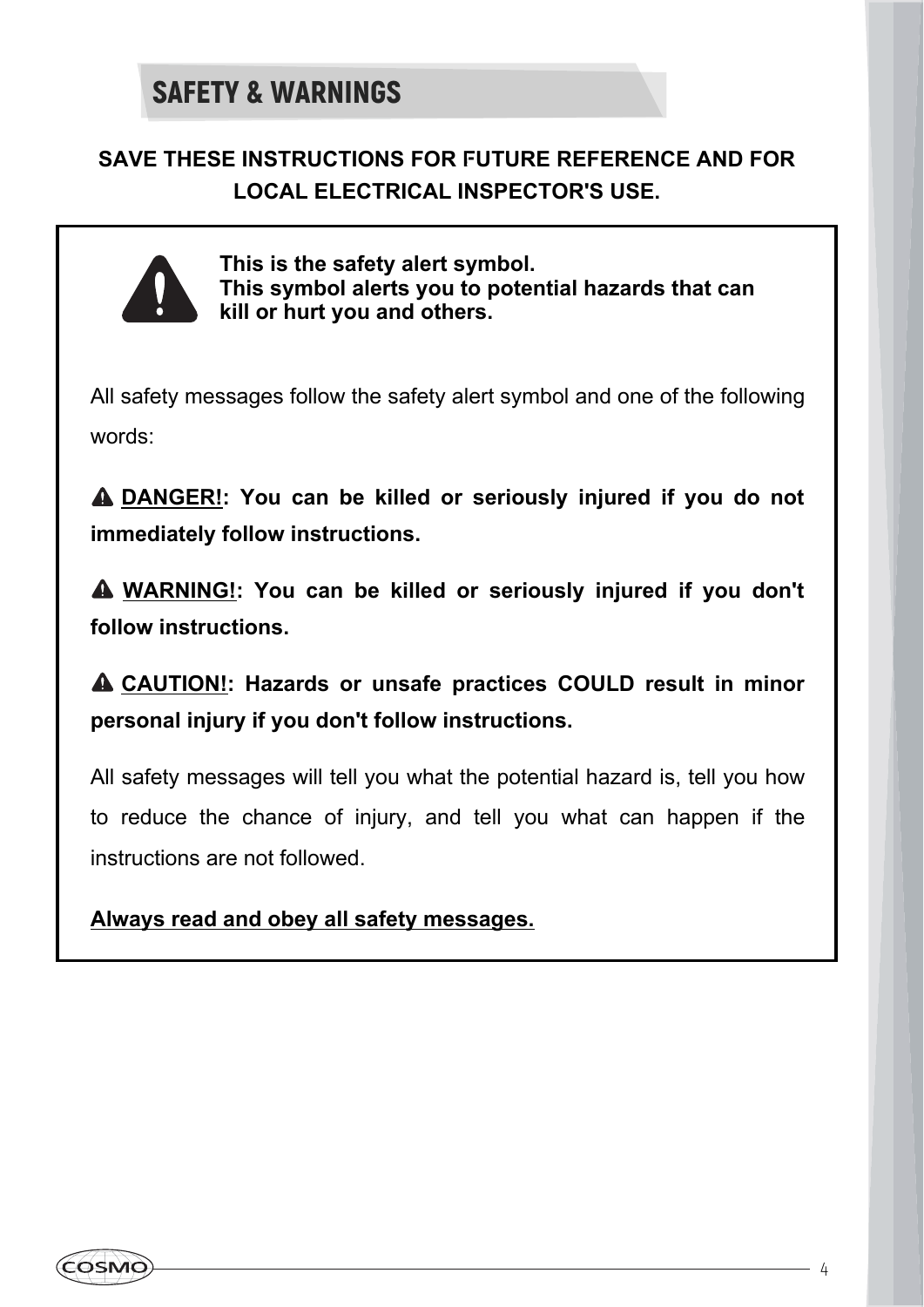#### **TOOLS & PARTS**

Gather the required tools and parts before starting installation. Read and follow the instructions provided with any tools listed here.

#### **Tools Required**

- 1/4 inch (6.35 mm) Nut Driver
- Tape Measure • Marker or Pencil
- Pliers
- Flat-head Screwdriver

#### **Parts Included**

Foam strip roll

- 2 1/2 inch (6.4 cm) clamping screws (x2)
- Clamping brackets (x2)
- 

#### **Parts Required**

- A UL-listed -OR- CSA-approved connector for 1/2 inch (1.3 cm) diameter conduit
- UL-listed wire connectors

Check local codes. Check existing electrical supply. See the "Electrical Requirements" section.

**It is highly recommended that all electrical connections be made by a licensed, qualified electrical installer.**

#### **LOCATION REQUIREMENTS**

**A IMPORTANT!:** Observe all governing codes and ordinances. When installing the cooktop, use the minimum dimensions given.

- To eliminate the risk of burns or fire by reaching over the heated surface units, cabinet storage space located above the surface units should be avoided. If cabinet storage is to be provided, the risk can be reduced by installing a range hood that projects horizontally a minimum of 5" (12.7 cm) beyond the bottom of the cabinets.
- The cooktop must be a specified cooktop that is approved to be installed either alone or over an under-counter built-in oven. Check the cooktop base for an approved installation label. If you do not find this label, contact your dealer to confirm that your cooktop is approved.
- The cooktop must be installed on a level countertop.
- The cooktop should be installed away from strong draft areas, such as windows, doors, fans, or strong heating vents.
- The cooktop should be located for convenient use in the kitchen.
- Use the countertop opening dimensions that are given with these Installation Instructions. Given dimensions are minimum clearances.
- A grounded electrical supply is required. See "Electrical Requirements", **Pages 10-11**.

**A** IMPORTANT!: To avoid damage, check with your builder or cabinet supplier to make sure that the materials used will not discolor, delaminate or sustain other damage.

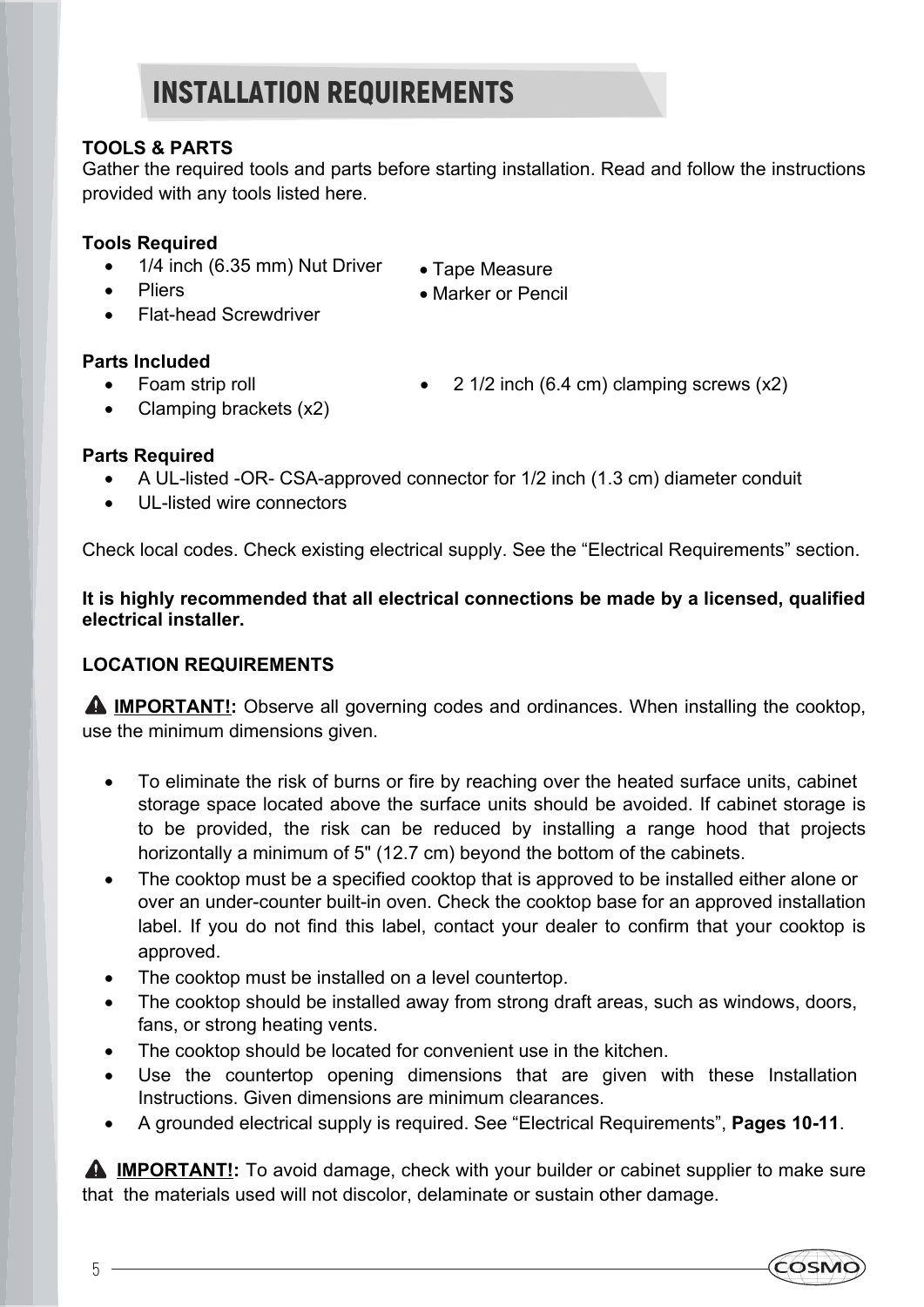



#### **PRODUCT SPECIFICATIONS**

| <b>SKU</b>                | <b>COS-244ECC</b>   |  |
|---------------------------|---------------------|--|
| <b>Rated Voltage</b>      | 240V                |  |
| <b>Rated Frequency</b>    | 60Hz                |  |
| <b>Rated Output Power</b> | 5500W               |  |
| Net Weight                | 20 lbs.             |  |
| <b>Glass Depth</b>        | 21.5 in. / 54.6 cm  |  |
| <b>Glass Width</b>        | 24 in. / 61 cm      |  |
| <b>Frame Depth</b>        | 19.12 in. / 48.6 cm |  |
| <b>Frame Width</b>        | 21.87 in. / 55.6 cm |  |
| <b>Cooktop Height</b>     | 2 in. / 5.2 cm      |  |
| <b>Cooktop Height</b>     | 3.14 in / 8 cm      |  |
| including conduit*        |                     |  |

#### **SIDE VIEW**

| <b>BURNER</b>      | <b>SPECS</b>                               |
|--------------------|--------------------------------------------|
| <b>Right Front</b> | Single Zone, 5.9 in.,<br>1200W             |
| <b>Right Rear</b>  | Single Zone, 7.5 in.,<br>1800W             |
| <b>Left Front</b>  | Dual Zone, 9.3 / 5.5 in.,<br>2500W / 1200W |
| Left Rear          | Single Zone, 5.9 in.,<br>1200W             |

\*Located at rear of cooktop, right side

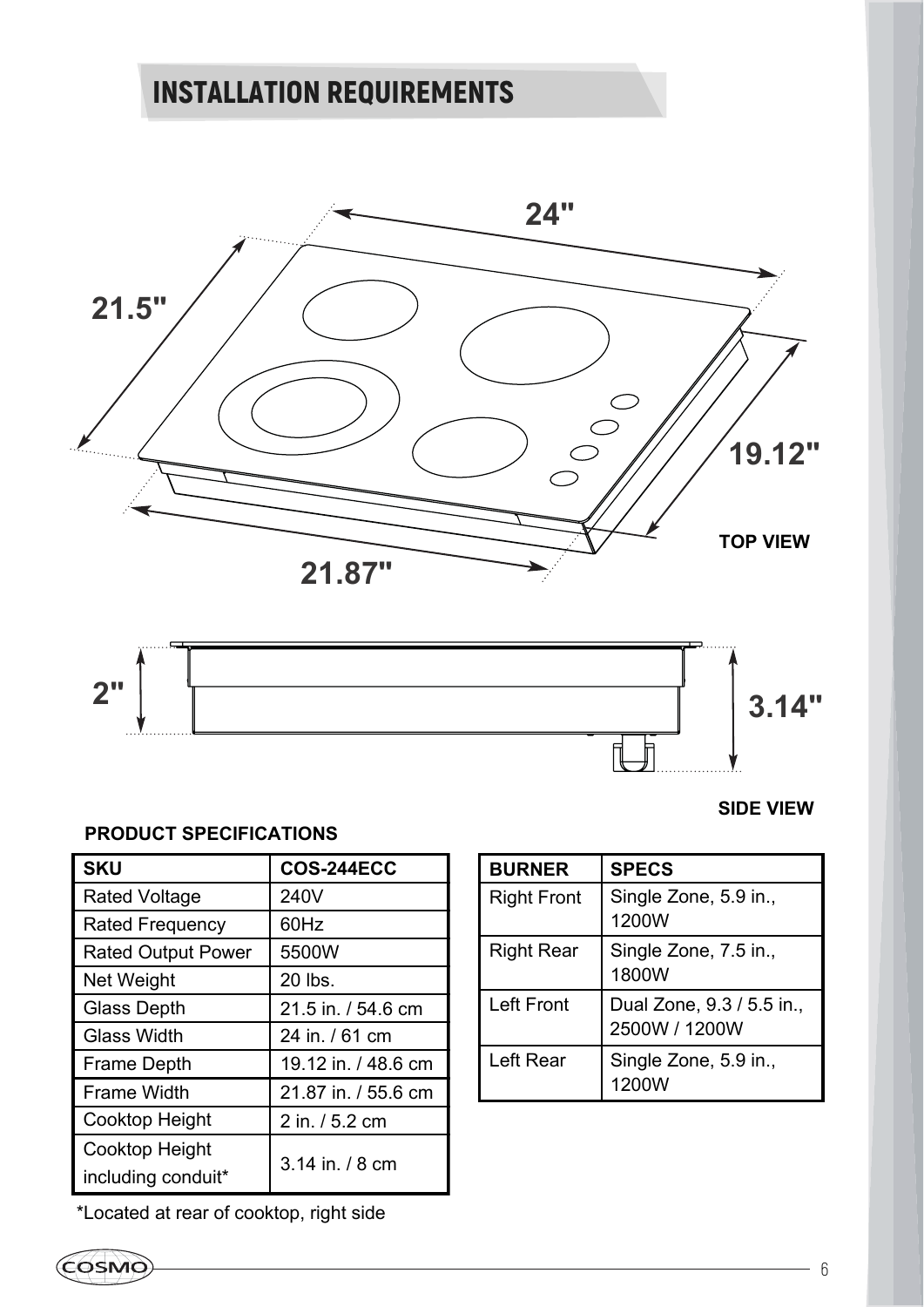



#### **PRODUCT SPECIFICATIONS**

| <b>SKU</b>                | <b>COS-304ECC</b>   |  |
|---------------------------|---------------------|--|
| <b>Rated Voltage</b>      | 240V                |  |
| <b>Rated Frequency</b>    | 60Hz                |  |
| <b>Rated Output Power</b> | 6700W               |  |
| Net Weight                | 23.59 lbs.          |  |
| <b>Glass Depth</b>        | 21.5 in. / 54.6 cm  |  |
| <b>Glass Width</b>        | 30 in. / 76.2 cm    |  |
| <b>Frame Depth</b>        | 19.12 in. / 48.6 cm |  |
| <b>Frame Width</b>        | 27.81 in. / 70.6 cm |  |
| <b>Cooktop Height</b>     | 2.81 in. / 5.6 cm   |  |
| <b>Cooktop Height</b>     | 3.75 in. / 9.5 cm   |  |
| including conduit*        |                     |  |

**SIDE VIEW**

COSMO

| <b>BURNER</b>      | <b>SPECS</b>                               |
|--------------------|--------------------------------------------|
| <b>Right Front</b> | Single Zone, 5.9 in.,<br>1200W             |
| <b>Right Rear</b>  | Dual Zone, 7.5 / 4.7 in.,<br>1800W / 750W  |
| <b>Left Front</b>  | Dual Zone, 9.3 / 5.5 in.,<br>2500W / 1200W |
| Left Rear          | Single Zone, 5.9 in.,<br>1200W             |

\*Located at rear of cooktop, right side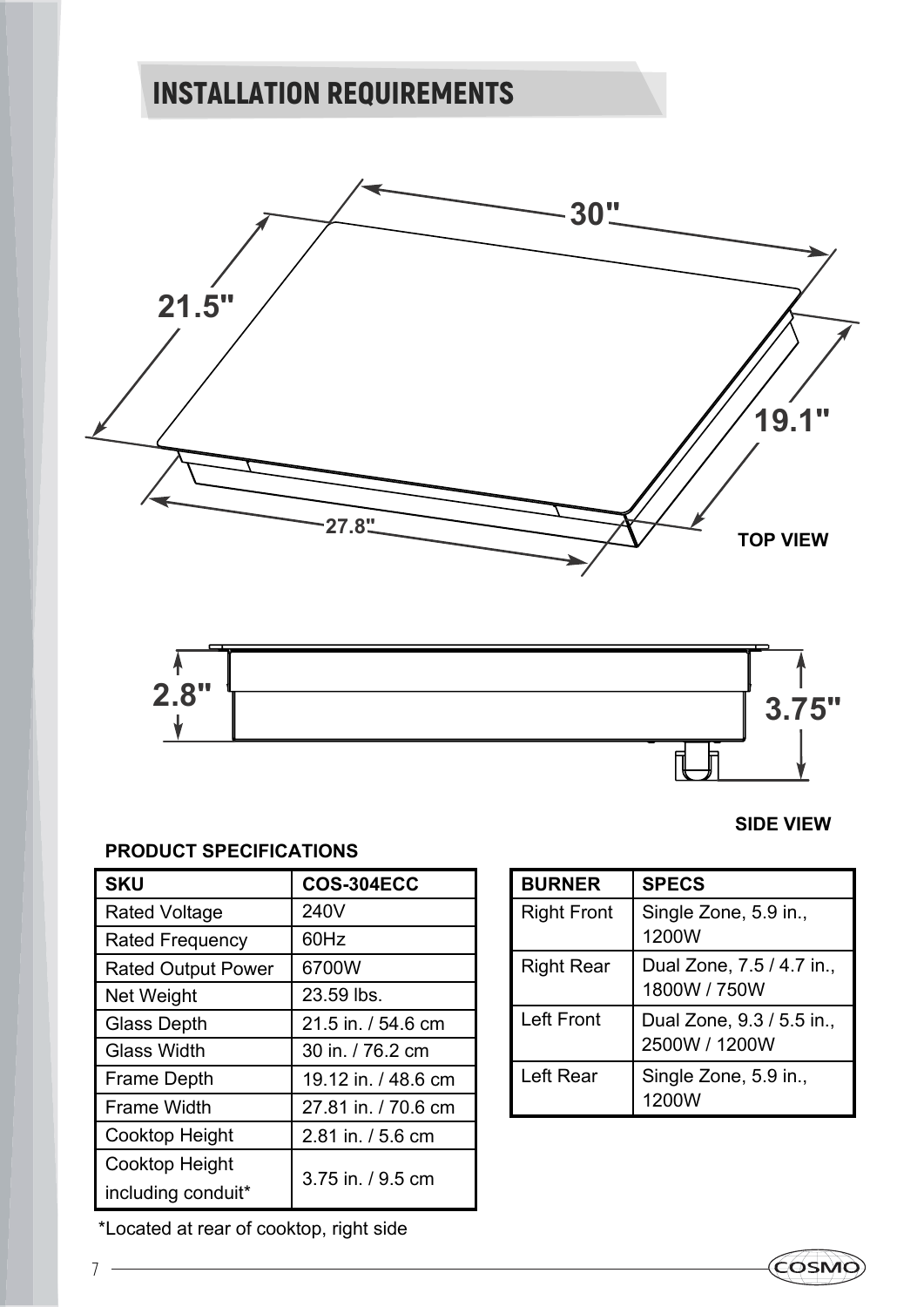



#### **PRODUCT SPECIFICATIONS**

| <b>SKU</b>                | <b>COS-365ECC</b>   |  |
|---------------------------|---------------------|--|
| <b>Rated Voltage</b>      | 240V                |  |
| <b>Rated Frequency</b>    | 60Hz                |  |
| <b>Rated Output Power</b> | 8500W               |  |
| Net Weight:               | 28.22 lbs.          |  |
| <b>Glass Depth</b>        | 21.5 in. / 54.6 cm  |  |
| <b>Glass Width</b>        | 36 in. / 91.4 cm    |  |
| <b>Frame Depth</b>        | 19.12 in. / 48.6 cm |  |
| <b>Frame Width</b>        | 33.68 in / 85.6 cm  |  |
| <b>Cooktop Height</b>     | 2.81 in. / 5.6 cm   |  |
| <b>Cooktop Height</b>     | 3.75 in. / 9.5 cm   |  |
| including conduit*        |                     |  |

\*Located at rear of cooktop, right side

#### **SIDE VIEW**

| <b>BURNER</b>      | <b>SPECS</b>                               |
|--------------------|--------------------------------------------|
| <b>Right Front</b> | Single Zone, 5.9 in.,<br>1200W             |
| <b>Right Rear</b>  | Single Zone, 7.5 in.,<br>1800W             |
| Middle             | Dual Zone, 9.3 / 5.5 in.,<br>2500W / 1200W |
| <b>Left Front</b>  | Dual Zone, 7.5 / 4.7 in.,<br>1800W / 750W  |
| Left Rear          | Single Zone, 5.9 in.,<br>1200W             |

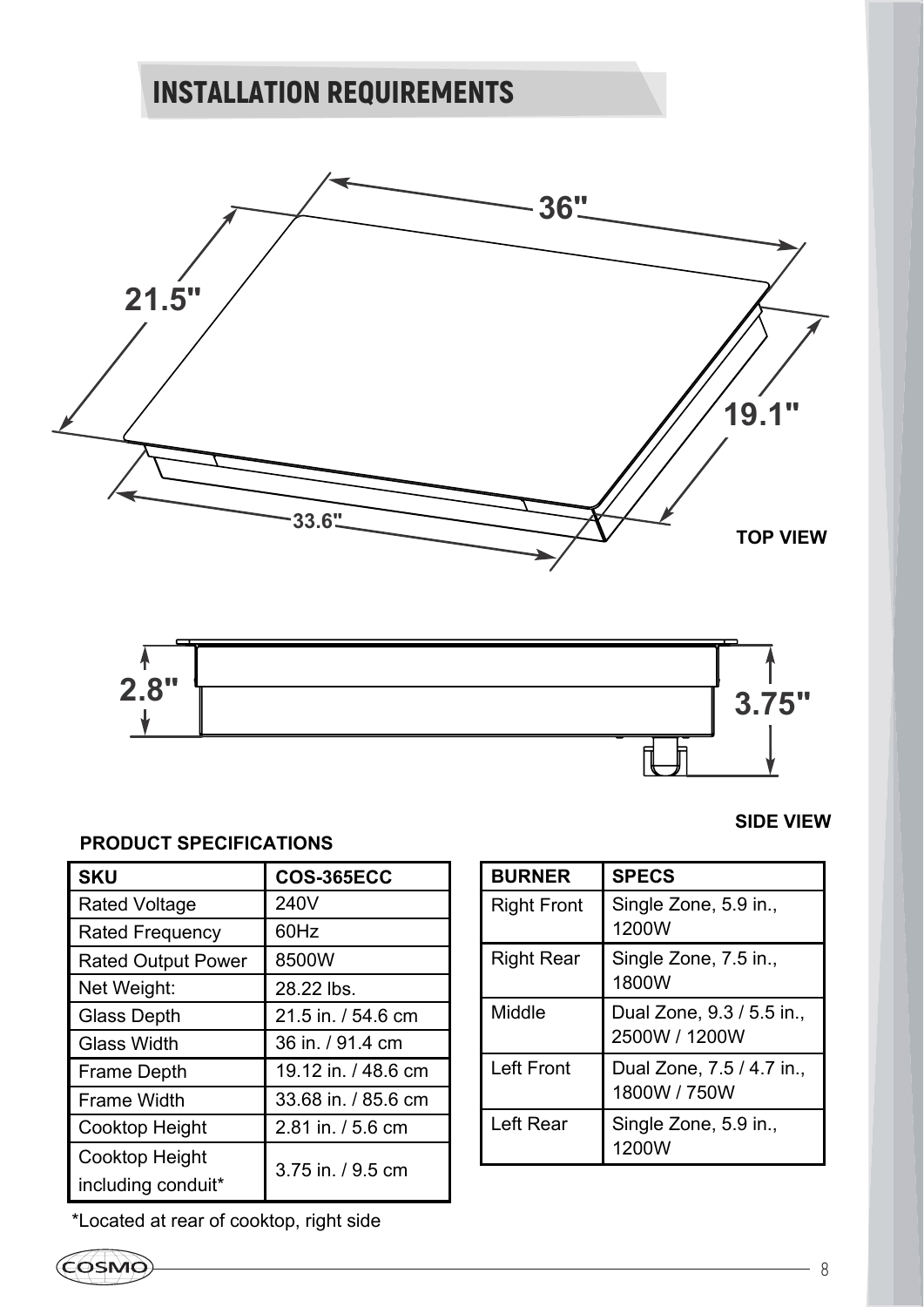#### **CABINET DIMENSIONS**



#### **AIMPORTANT!:**

If installing a range hood or microwave hood combination above the cooktop, follow the range hood or microwave hood combination installation instructions for dimensional clearances above the cooktop surface.

**A.)** 24" (61.0 cm) on 24" models; 30" (76.2 cm) on 30" models; 36" (91.4 cm) on 36" models

**B.)** Combustible area above countertop (shown by dashed box above)

**C.)** 30" (76.2 cm) minimum clearance between top of cooktop platform and bottom of uncovered wood or metal cabinet (24" [61 cm] minimum clearance if bottom of wood or metal cabinet is covered by not less than  $\frac{1}{4}$ " [0.6 cm] flame retardant millboard covered with not less than No. 28 MSG sheet steel, 0.015" [0.04 cm] stainless steel, or 0.024" [0.06 cm] aluminum or 0.020" [0.05 cm] copper)

**D.)** 13" (33 cm) recommended upper cabinet depth

**E.)** 2" (5.1 cm)

**F.)** 19 1/4" (49.0 cm) recommended cutout. Will fit in cutout from 19 1/8"-19 5/16 (48.6- 49.0 cm)

**G.)** 18" (45.7 cm) minimum clearance from upper cabinet to countertop within minimum horizontal clearances to cooktop

**H.)** Junction box or outlet: 7" (17.8 cm) minimum from top of countertop

**I.)** Junction box or outlet: 9" (23.0 cm) maximum from right side of cabinet

**J.)** 22" (56.0 cm) recommended cutout on 24" (61.0 cm) models.

Will fit in cutout from 21 7/8"-22 1/8" (55.6-56.2 cm) on 24" (61.0 cm) models.

27 15/16" (71.0 cm) recommended cutout on 30" (76.2 cm) models. Will fit in cutout from 27 13/ 16"-28" (70.6-71.2 cm) on 30" (76.2 cm) models.

33 7⁄8" (86.0 cm) recommended cutout on 36" (91.4 cm) models. Will fit in cutout from 33 11/16"-33 15/ 16" (85.6-86.2 cm) on 36" (91.4 cm) models.

**K.)** 2" (5.1 cm) minimum distance to nearest left and right side combustible surface above cooktop

**L.)** 2" (5.1 cm) minimum clearance between back wall and countertop

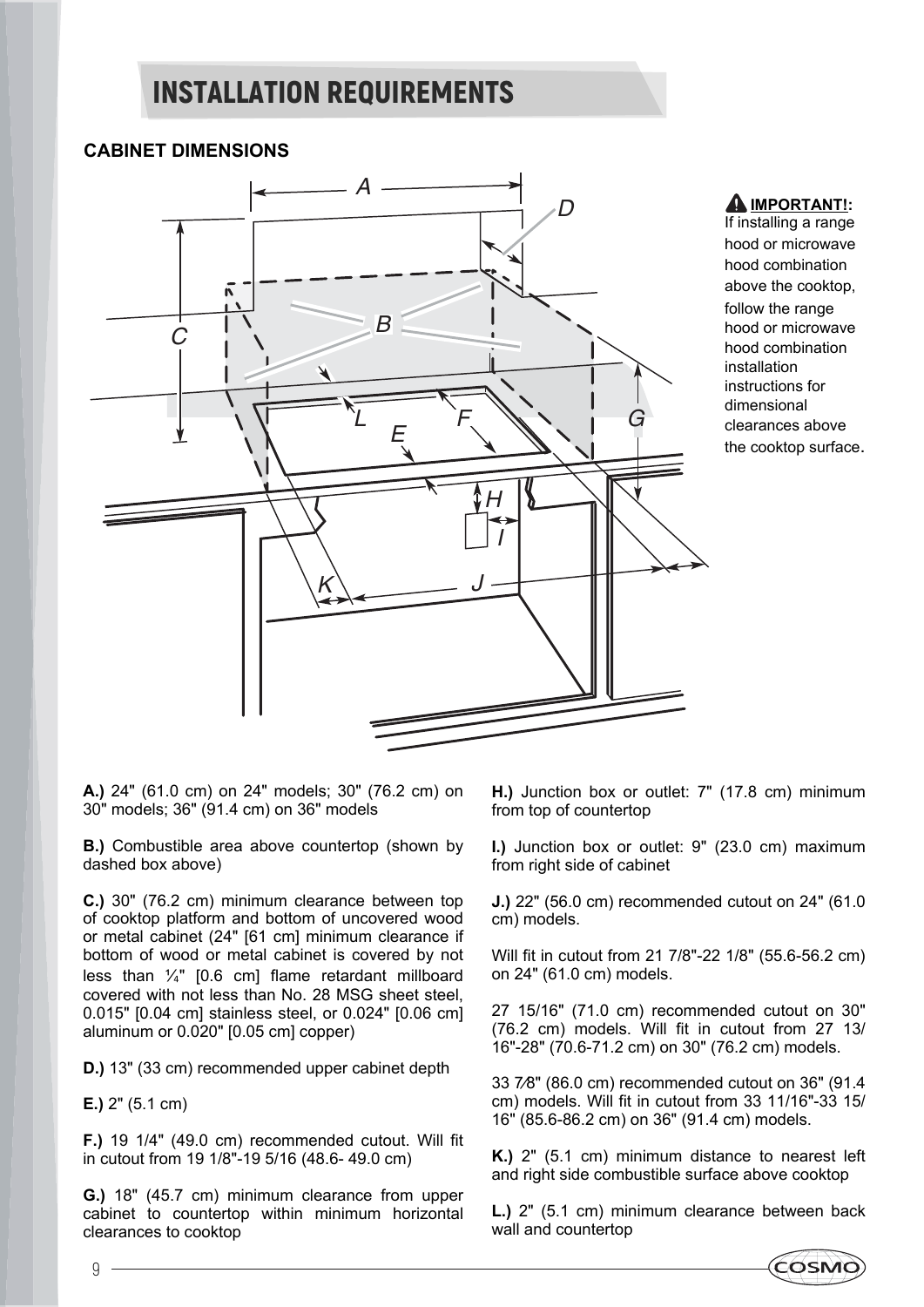#### **ELECTRICAL REQUIREMENTS**



If codes permit and a separate ground wire is used, it is recommended that a qualified electrical installer determine that the ground path and wire gauge are in accordance with local codes.

Check with a qualified electrical installer if you are not sure the cooktop is properly grounded.

Make sure that the electrical connection and wire size are adequate and in conformance with the National Electrical Code, ANSI/NFPA 70-latest edition or CSA Standards C22.1-94, Canadian Electrical Code, Part 1 and C22.2 No. O-M91-latest edition, and all local codes and ordinances.

A copy of the above code standards can be obtained from the following:

National Fire Protection Association 1 Batterymarch Park Quincy, MA 02169-7471

CSA International 8501 East Pleasant Valley Road Cleveland, OH 44131-5575

#### **(Continued on next page)**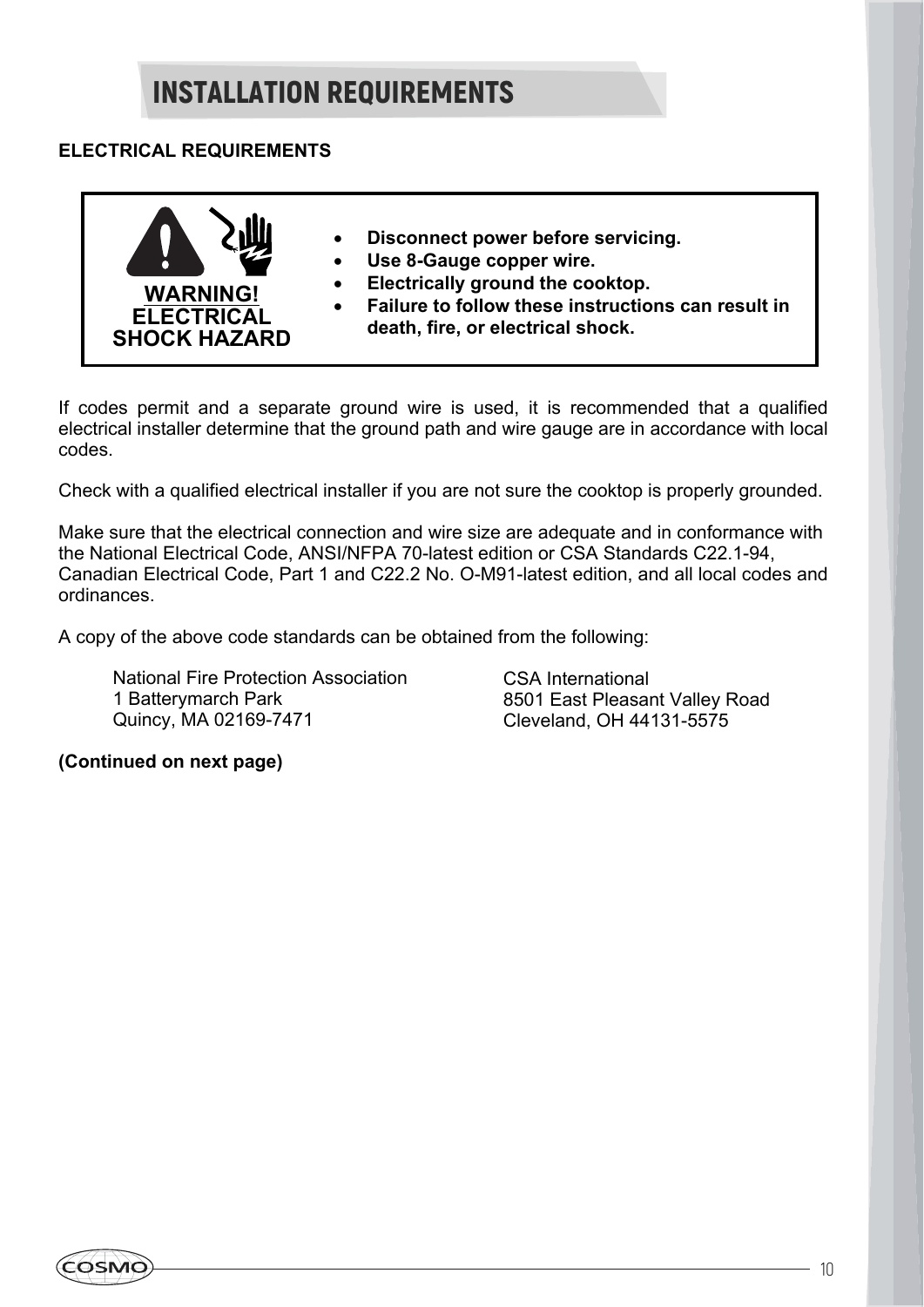#### **ELECTRICAL REQUIREMENTS (Continued)**

#### **Before You Make the Electrical Connection**

To properly install your cooktop, you must determine the type of electrical connection you will be using and follow the instructions provided for it here.

 A 3-wire or 4-wire, single-phase, 120/240 volt, 60-Hz., AC-only electrical supply is required on a separate, 40-amp circuit fused on both sides of the line. The model/serial number rating plate is located on the metal cabinet underneath the cooktop. See the following illustration.



**A.)** Model / serial number plate

- The cooktop should be connected directly to the junction box through flexible, armored or nonmetallic sheathed, copper cable. The flexible, armored cable extending from the fuse box or circuit breaker box should be connected directly to the junction box.
- Locate the junction box to allow as much slack as possible between the junction box and the cooktop so that the cooktop can be moved if servicing becomes necessary in the future.
- Do not cut the conduit. Use the length of the conduit provided.
- A UL-listed or CSA-approved conduit connector must be provided at each end of the power supply cable (at the cooktop and at the junction box). A listed conduit connector is already provided at the cooktop.
- If the house has aluminum wiring, follow the procedure below:
	- a. Connect a section of solid copper wire to the pigtail leads.
	- b. Connect the aluminum wiring to the added section of the copper wire using special connectors and/or tools designed and UL listed for joining copper to aluminum.

Follow the electrical connector manufacturer's recommended procedure. Aluminum/copper connection must conform with local codes and industry-accepted wiring practices.

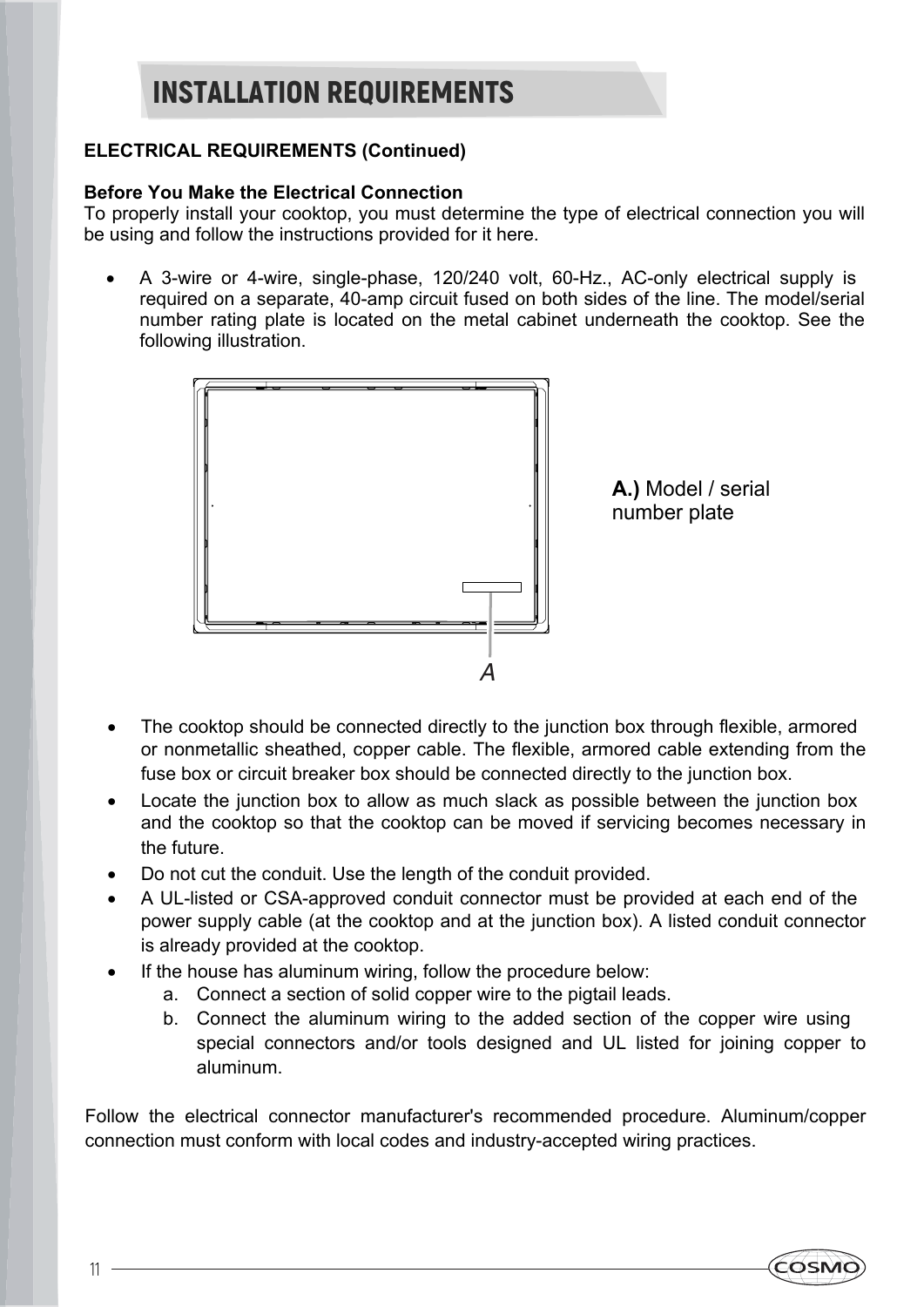#### **PREPARE COOKTOP FOR INSTALLATION**

#### **WARNING! EXCESSIVE WEIGHT HAZARD: Use two or more people to move and install the cooktop. Failure to do so can result in back or other injury.**



**A.)** Cooktop base

- **B.)** 1/16" x 3/16" (0.2 x 0.5 cm) Foam strip
- **C.)** Cooktop

NOTE: The foam strip helps avoid damage to the underside of the cooktop glass from debris and helps the cooktop sit flat on uneven counters.

Decide on the final location for the cooktop. Avoid drilling into or severing existing wiring during installation.

- 1. Using 2 or more people, place the cooktop upside down on a covered surface using the foam end posts from the packaging. Make sure that the knobs are not resting on the foam.
- 2. Remove foam strip roll from the package containing literature. Remove the strip at a time and apply foam strip adhesive-side down around bottom of the cooktop glass.

#### **INSTALL COOKTOP Style 1: Cooktop over under-counter built-in oven**

**A IMPORTANT!:** Clamping brackets should not be used.

1. Using 2 or more people, place the cooktop right side up into the cutout.

NOTE: Make sure that the front edge of the cooktop is parallel to the front edge of the countertop. If repositioning is needed, lift the entire cooktop up from the cutout to avoid scratching the countertop.

#### **TRADITIONAL KNOB MODELS**



**A.)** Cooktop base bottom / **B.)** Clamping screw / **C.)** Clamping bracket

#### **Style 2: Cooktop over cabinets**

- 1. Determine whether your cabinet construction provides clearance for installing clamping brackets at cooktop base ends.
- 2. The clamping brackets must be installed after the cooktop is placed into the cutout. Complete the following steps for the option.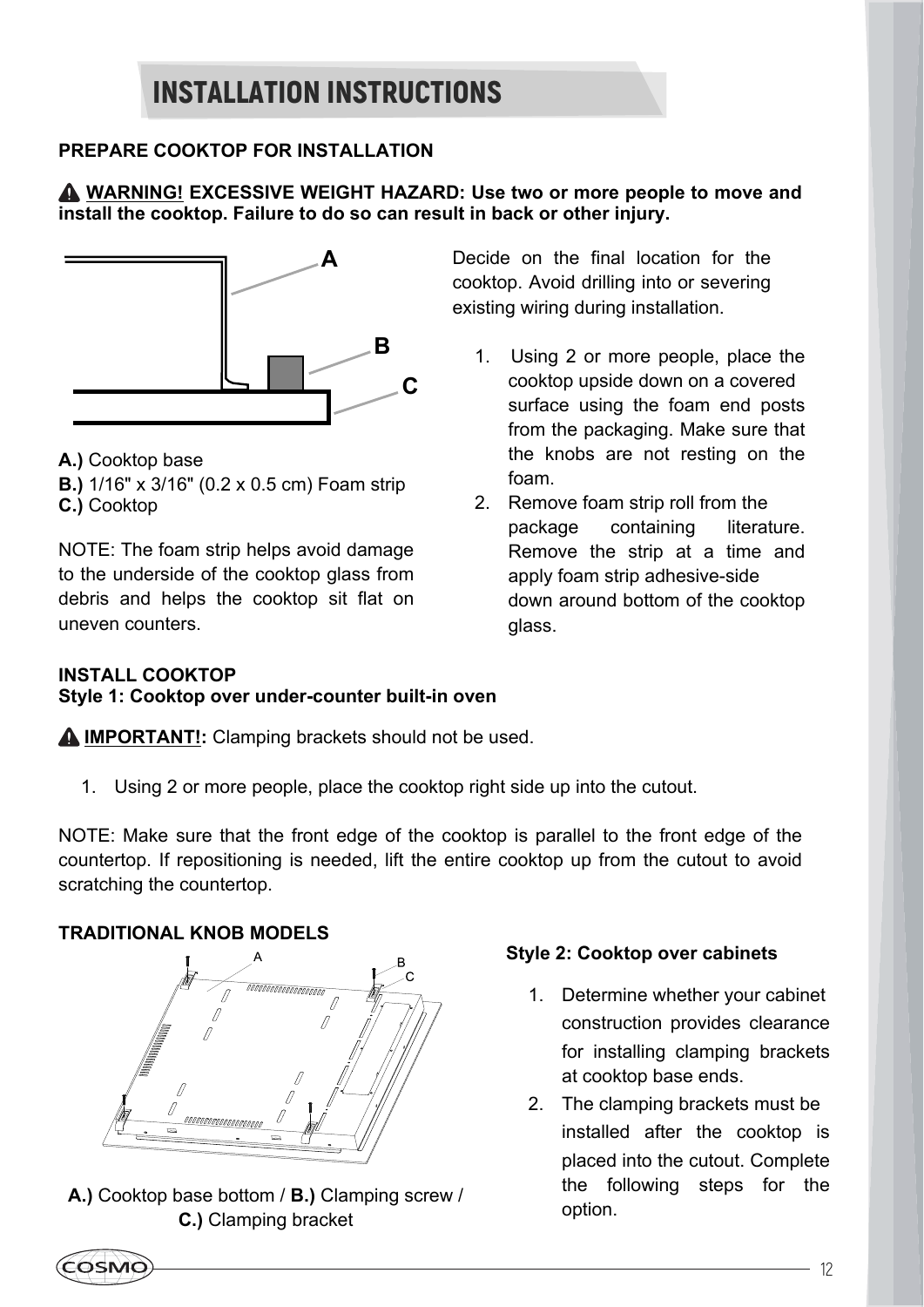#### **Installing Brackets After Placing Cooktop in Cutout**

- 1. Using 2 or more people, place the cooktop right side up into the cutout.
	- a. NOTE: Make sure that the front edge of the cooktop is parallel to the front edge of the countertop. If repositioning is needed, lift the entire cooktop up from the cutout to avoid scratching the countertop.
- 2. Remove the selected bracket locations from the bottom of the cooktop base.
- 3. Select bracket mounting location that will allow the bracket to extend far enough out from the cooktop for the installation of clamping screws.
- 4. Attach brackets to cooktop base bottom with bracket clamping screws using the bracket mounting holes. Securely tighten screws.



- A) Cooktop
- B) Cooktop base
- C) Clamping screw
- D) Clamping bracket (extends far enough beyond cooktop base to allow installation of clamping screws)
- E) Countertop
- F) Foam seal



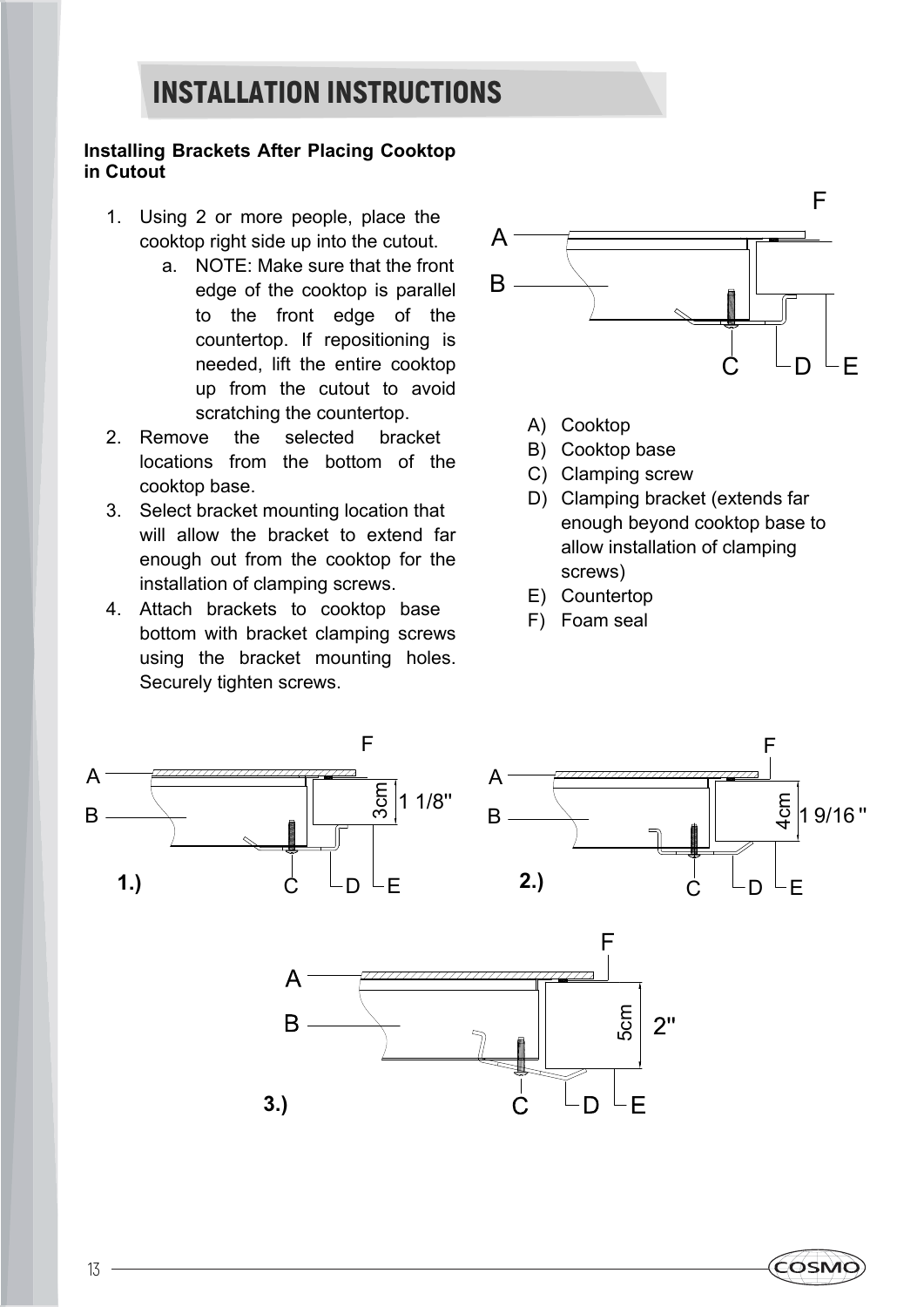#### **MAKE ELECTRICAL CONNECTION**



- **Disconnect power before servicing.**
- **Use 8-Gauge copper wire.**
- **Electrically ground the cooktop.**
- **Failure to follow these instructions can result in death, fire, or electrical shock.**

This cooktop is manufactured with a frame-connected, green, or bare-ground wire. Connect the cooktop cable to the junction box through the UL-listed or CSA-approved conduit connector.

#### **ELECTRICAL CONNECTION OPTIONS**

#### **For cooktops with a 3-wire cable:**

| If your home has:                    | And you will be<br>connecting to:               | <b>Go to Section:</b>                                                |
|--------------------------------------|-------------------------------------------------|----------------------------------------------------------------------|
| 4-wire direct<br>$(12.7 \text{ cm})$ | A fused disconnect<br>or circuit breaker<br>box | 4-Wire Cable from<br>Power Supply to<br>3-Wire Cable from<br>Cooktop |
| 3-wire direct<br>$(8.9 \text{ cm})$  | A fused disconnect<br>or circuit breaker<br>box | 3-Wire Cable from<br>Power Supply to<br>3-Wire Cable from<br>Cooktop |

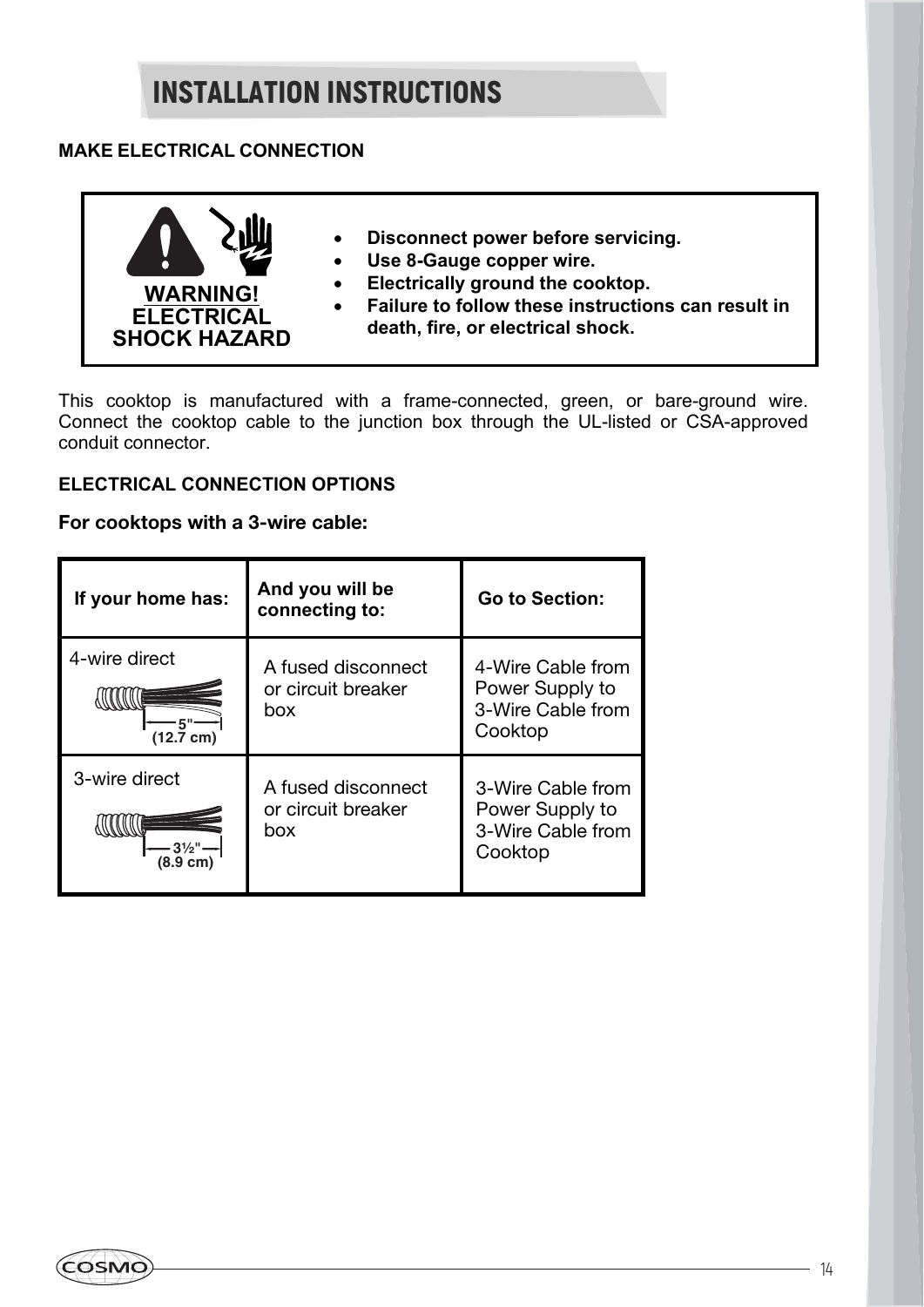#### **4-Wire Cable from Power Supply to 3-Wire Cable from Cooktop**

**A IMPORTANT!:** Use the 4-wire cable from power supply where local codes do not permit connecting the frame-ground conductor to the neutral (white) junction box wire.



- **A.)** 4-wire cable from power supply
- **B.)** Red wires
- **C.)** Green or bare ground wire (from cooktop)
- **D.)** 3-wire cable from cooktop
- **E.)** Junction box
	- 1. Disconnect the power.
	- 2. Remove junction box cover if present.
	- 3. Connect the flexible cable conduit from the cooktop to the junction box using a ULlisted or CSA-approved conduit connector.
	- 4. Tighten screws on the conduit connector, if present.
	- 5. Connect the two black wires together using the UL-listed wire connectors.
	- 6. Connect the two red wires together using the UL-listed wire connectors.
	- 7. Connect the green or bare ground wire from the cooktop cable to the green or bare ground wire (in the junction box) using the UL-listed wire connectors.
	- 8. Put a UL-listed wire connector on the end of the white wire.
		- a. NOTE: Do not connect the bare ground wire to the neutral (white) wire in the junction box.
	- 9. Install junction box cover.
	- 10. Reconnect power.
- **F.)** White wire (from power supply)
- **G.)** UL listed wire connector
- **H.)** Black wires
- **I.)** UL-listed or CSA-approved conduit connector

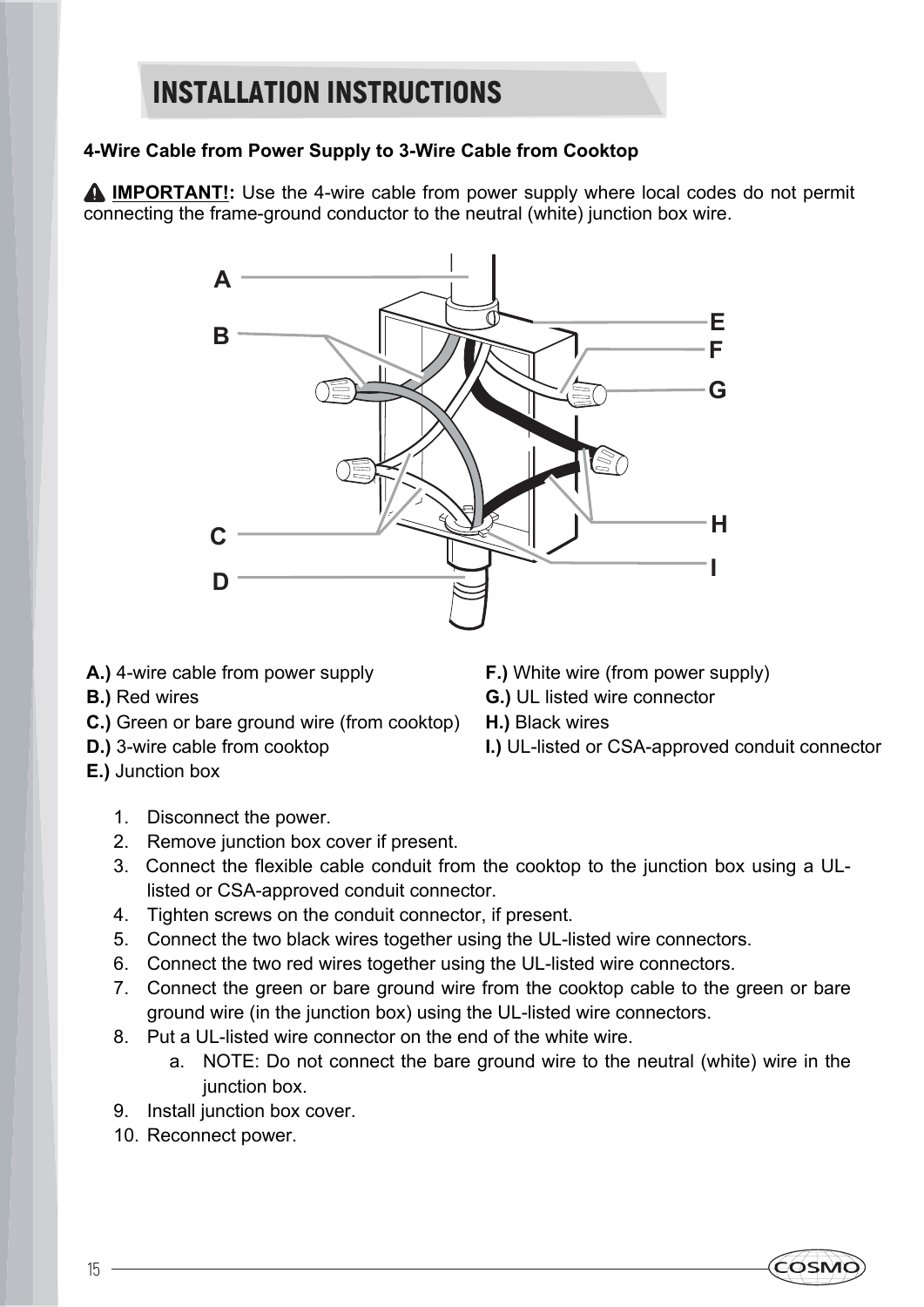#### **3-Wire Cable from Power Supply to 3-Wire Cable from Cooktop**

**A IMPORTANT!:** Use the 3-wire cable from the power supply where local codes permit connecting the frame-ground conductor to the neutral (white) junction box wire.



- **A.)** 3-wire cable from power supply
- **B.)** Red wires
- **C.)** Green or bare ground wire (from cooktop)
- **D.)** 3-wire cable from cooktop
- **E.)** Junction box
- **F.)** White wire (from power supply)
- **G.)** UL-listed wire connector
- **H.)** Black wires
- **I.)** UL-listed or CSA approved conduit connector

- 1. Disconnect the power.
- 2. Remove junction box cover, if present.
- 3. Connect the flexible cable conduit from the cooktop to the junction box using a UL-listed or CSA-approved conduit connector.
- 4. Tighten screws on the conduit connector if present.
- 5. Connect the two black wires together using the UL-listed wire connectors.
- 6. Connect the two red wires together using the UL-listed wire connectors.
- 7. Connect the green or bare cooktop cable wires to the white (neutral) wire in the junction box using the UL-listed wire connectors.
- 8. Install junction box cover.
- 9. Reconnect power.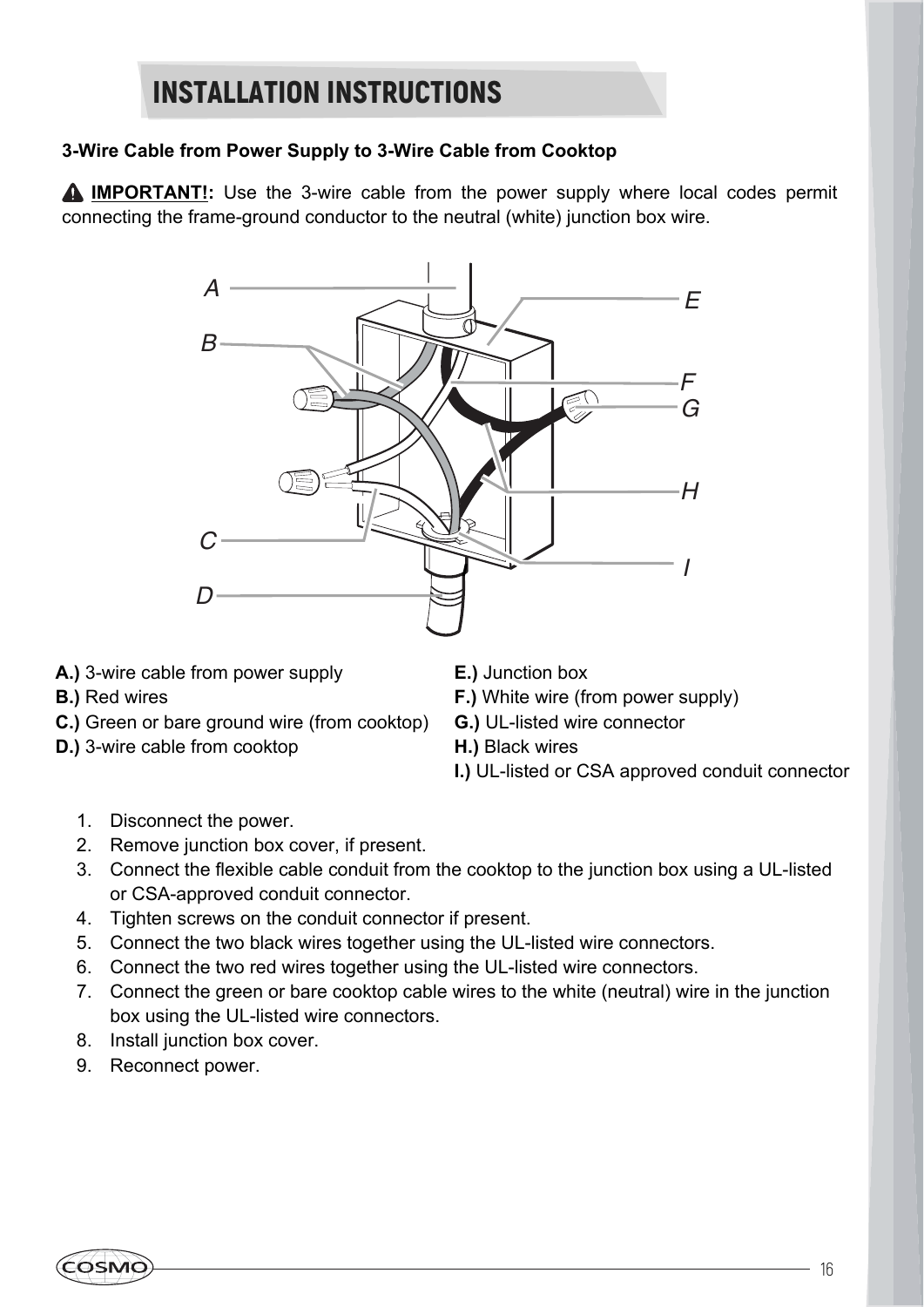#### **COMPLETE INSTALLATION**

- 1. Check that all parts are now installed. If there is an extra part leftover, go back through the installation steps to determine what may have been missed or skipped.
- 2. Check that you have all your tools.
- 3. Dispose of / recycle all packaging materials.
- 4. Use a mild solution of liquid household cleaner and warm water to clean cooktop
- 5. before use. Dry thoroughly with a soft cloth. For more information, see the "Care & Maintenance" section in the User Manual.
- 6. Read the entire "Operating Instructions" section in the User Manual.
- 7. Reconnect power.

NOTE: If the cooktop does not work after turning on the power, check that a circuit breaker has not tripped or a household fuse has not blown. See "Troubleshooting" in the User Manual for further information.

If you need assistance or service, please refer to sections "Warranty & Service" on **Pages 18-19** of this manual.

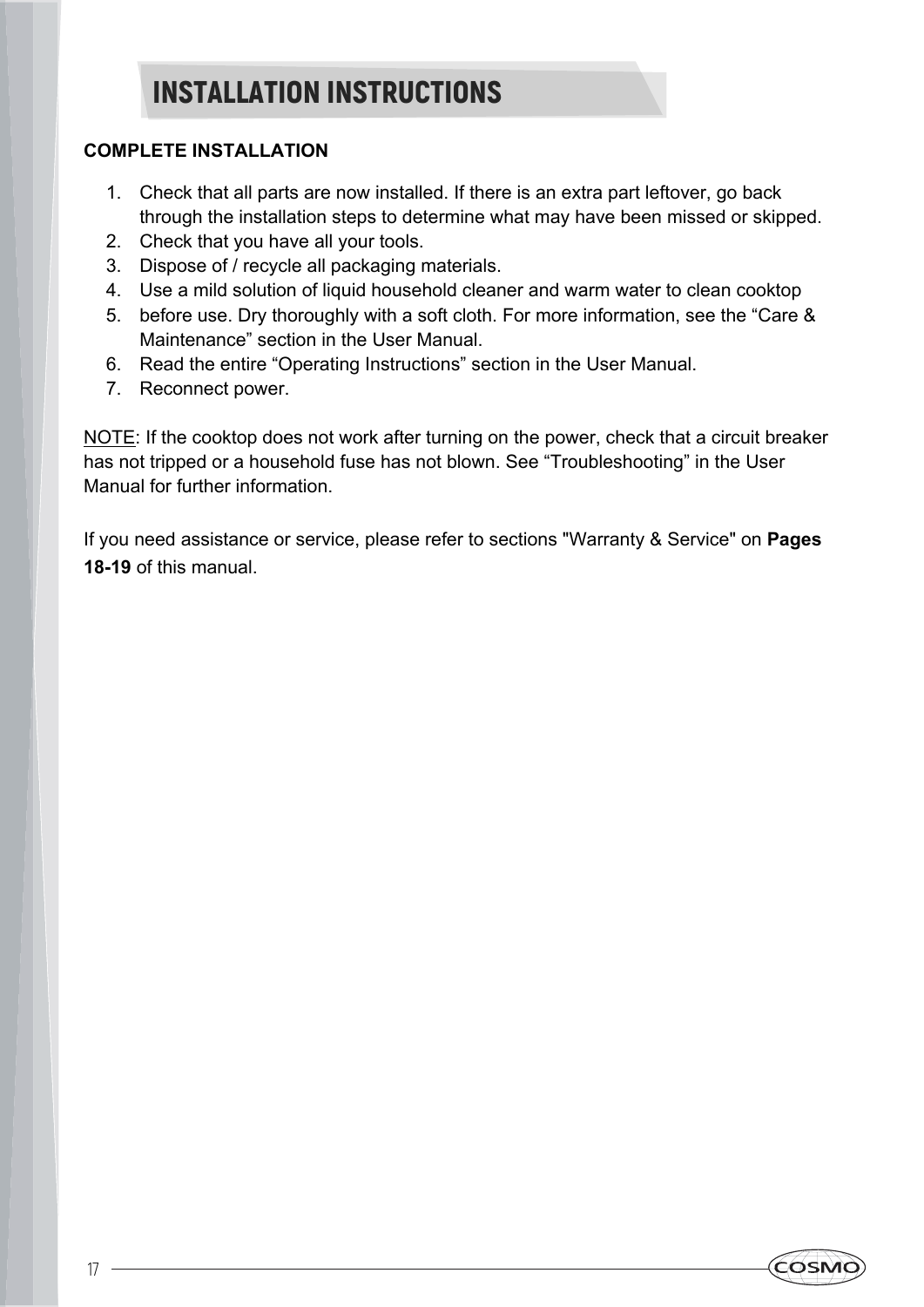### **WARRANTY AND SERVICE**

For full warranty details on this product please visit: http://www.cosmoappliances.com/warranty

TO RECEIVE WARRANTY SERVICE, YOUR PRODUCT MUST BE REGISTERED. TO REGISTER, VISIT:

### WWW.COSMOAPPLIANCES.COM/WARRANTY

### SCAN TO REGISTER





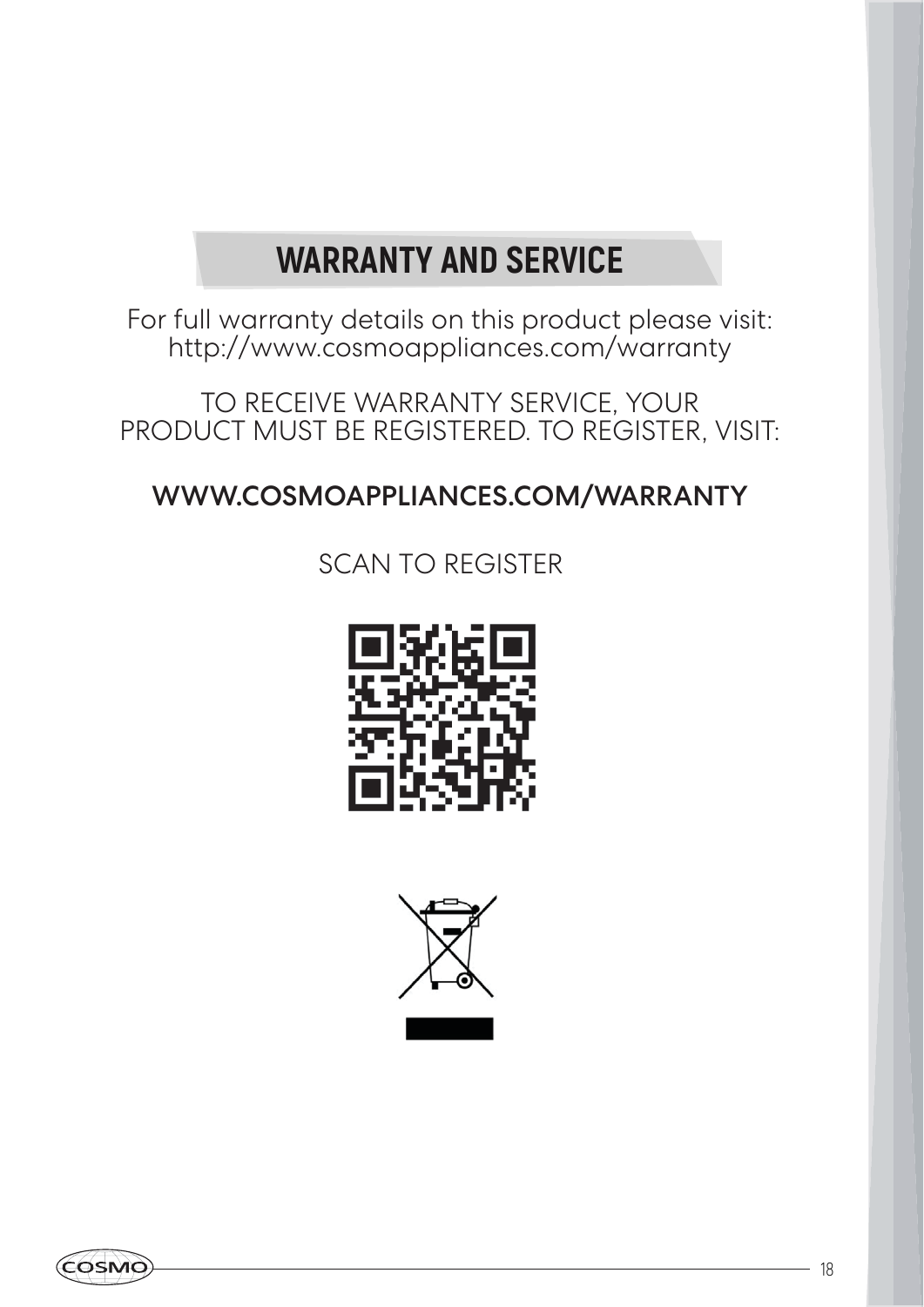### **IMPORTANT**

Do Not Return This Product To The Store If you have a problem with this product, please contact

Cosmo Customer Support at

#### **+1(888)784-3108**

DATED PROOF OF PURCHASE, MODEL #, AND SERIAL # REQUIRED FOR WARRANTY SERVICE

### **IMPORTANT**

Ne pas Réexpédier ce Produit au Magasin Pour tout problème concernant ce produit, veuillez contacter le service des consommateurs Cosmo Customer Support au **+1(888) 784-3108**

UNE PREUVE D'ACHAT DATEE EST REQUISE POUR BENEFICIER DE LA GARANTIE.

### **IMPORTANTE**

No regrese este producto a la tienda Si tiene algún problema con este producto, por favor contacte el AYUDA AL CLIENTE COSMO al

#### **+1(888)784-3108**

(Válido solo en E.U.A). NECESITA UNA PRUEBA DE DE COMPRA FECHADA, NÚMERO DE MODELO Y DE SERIE PARA EL SERVICIO DE LA GARANTÍA

#### **Correct Disposal of this product:**

This marking indicates that this appliance should not be disposed with other household wastes. To prevent possible harm to the environment or human health from uncontrolled waste disposal, recycle it responsibly to promote the sustainable reuse of material resources.